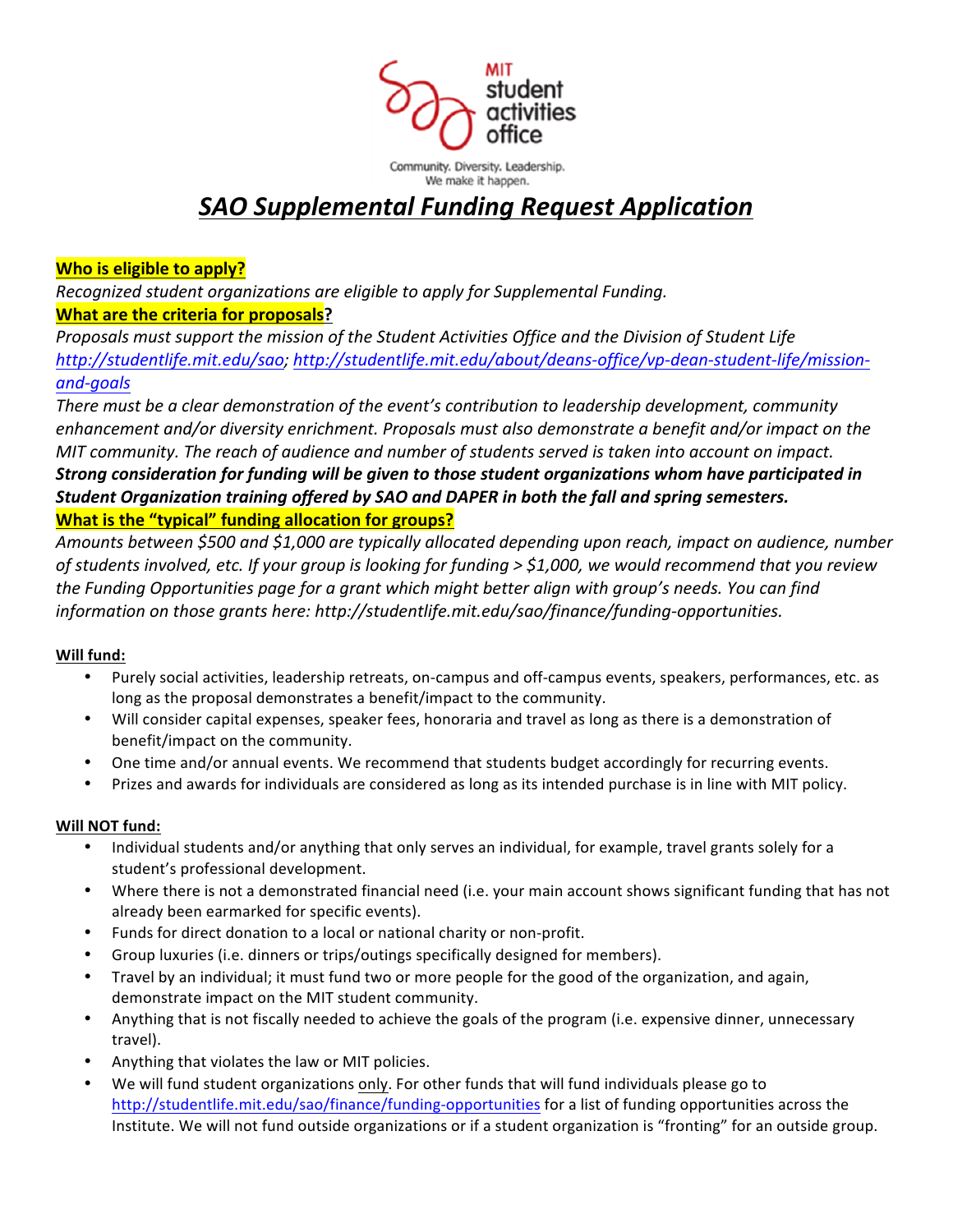#### **Group Information**

| Main Account Number (Cost Object): ________________________                                                           | Main Account Balance: \$                      |                  |                                      |  |  |
|-----------------------------------------------------------------------------------------------------------------------|-----------------------------------------------|------------------|--------------------------------------|--|--|
| ASA Recognized? Yes _____ No ____                                                                                     | Current UA/GSC Allocation (if applicable): \$ |                  |                                      |  |  |
|                                                                                                                       |                                               |                  |                                      |  |  |
|                                                                                                                       |                                               |                  |                                      |  |  |
| <b>Event Information</b>                                                                                              |                                               |                  |                                      |  |  |
|                                                                                                                       |                                               |                  |                                      |  |  |
| Event Date: _______________________                                                                                   |                                               |                  |                                      |  |  |
| <b>Funding Information</b>                                                                                            |                                               |                  |                                      |  |  |
| Funding Requested: \$______________________                                                                           |                                               |                  |                                      |  |  |
| Have your been previously awarded SAO Supplemental Funding? Y N If Yes, most recent date:___________                  |                                               |                  |                                      |  |  |
| To what other funding sources have you applied? (add attachment if additional space required)<br>Source:              |                                               | Amount Requested | Amount Confirmed<br>(N/A if pending) |  |  |
| <u> Listen de la contrada de la contrada de la contrada de la contrada de la contrada de la contrada de la contra</u> |                                               |                  | $\zeta$                              |  |  |
|                                                                                                                       |                                               | $\sharp$         | $\zeta$                              |  |  |
|                                                                                                                       |                                               |                  |                                      |  |  |

#### **Please attach the following:**

- 1) Proposal Summary
	- a. Description of the event
	- b. Purpose and relevance to your organization; demonstration of impact on MIT
	- c. Description of how event/program will contribute to at least one of the following areas: leadership development, community development, and/or diversity enrichment
	- d. Description of how the event reflects SAO's and DSL's mission.
	- e. A detailed breakdown of your student group's involvement in planning this event, which may include a breakdown of job responsibilities, publicity plan, volunteer roles, collaboration with other student organizations, and any other information you deem pertinent to the success of your event
	- f. No more than 500 words (one page, standard type)
- 2) A completed Budget Worksheet (see back side for template)

#### *\*\*All!Supplemental!Funding!Request!applications!must!be!received!AT!LEAST!one month!prior!to!the!event!date\*\**

Once an application is submitted, a member of the Student Activities staff will contact you to set up a mandatory meeting. This meeting must happen before the funding request can be reviewed. If your program is funded, please be aware that you will be required to submit a summary report as well as a final budget following the event.